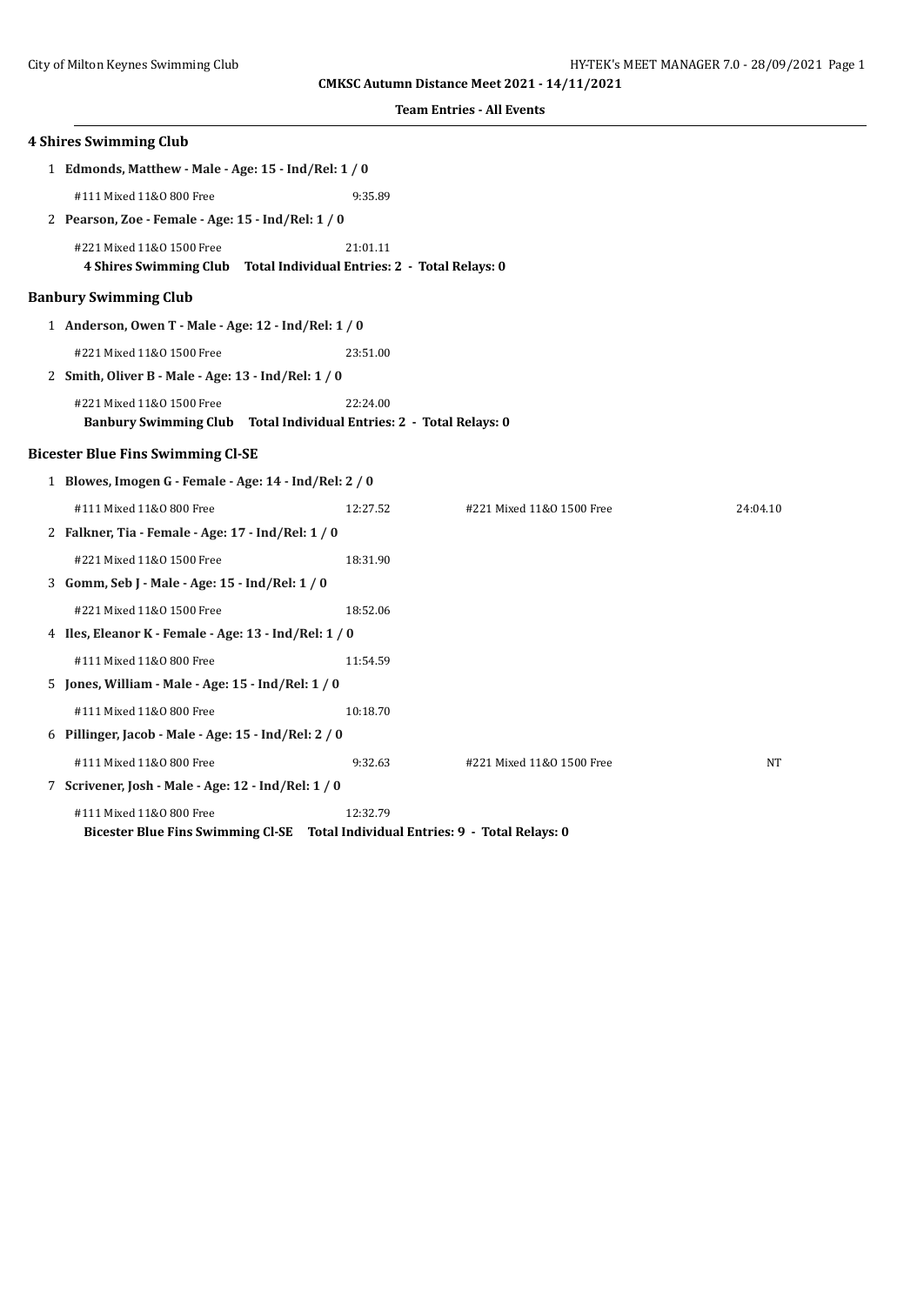| <b>Borough of Waltham Forest Gato-LD</b>                                                      |           |                           |          |  |
|-----------------------------------------------------------------------------------------------|-----------|---------------------------|----------|--|
| 1 Allison, Amy - Female - Age: 16 - Ind/Rel: 1 / 0                                            |           |                           |          |  |
| #111 Mixed 11&0 800 Free                                                                      | 9:48.20   |                           |          |  |
| 2 Allison, Ava - Female - Age: 11 - Ind/Rel: 1 / 0                                            |           |                           |          |  |
| #111 Mixed 11&0 800 Free                                                                      | 13:30.21  |                           |          |  |
| 3 Mavropulo, Armandas - Male - Age: 13 - Ind/Rel: 1 / 0                                       |           |                           |          |  |
| #111 Mixed 11&0 800 Free                                                                      | <b>NT</b> |                           |          |  |
| 4 Pagan, Stephanie - Female - Age: 16 - Ind/Rel: 1 / 0                                        |           |                           |          |  |
| #111 Mixed 11&0 800 Free                                                                      | 9:43.16   |                           |          |  |
| 5 Pemberton, Ella - Female - Age: 16 - Ind/Rel: 2 / 0                                         |           |                           |          |  |
| #111 Mixed 11&0 800 Free                                                                      | 10:27.75  | #221 Mixed 11&0 1500 Free | 20:21.56 |  |
| 6 Pemberton, Luke - Male - Age: 13 - Ind/Rel: 2 / 0                                           |           |                           |          |  |
| #111 Mixed 11&0 800 Free                                                                      | 13:51.25  | #221 Mixed 11&0 1500 Free | NT       |  |
| 7 Reed, Poppy - Female - Age: 14 - Ind/Rel: 2 / 0                                             |           |                           |          |  |
| #111 Mixed 11&0 800 Free                                                                      | 11:20.53  | #221 Mixed 11&0 1500 Free | NT       |  |
| 8 Richardson, Christopher - Male - Age: 15 - Ind/Rel: 1 / 0                                   |           |                           |          |  |
| #221 Mixed 11&0 1500 Free                                                                     | 20:15.70  |                           |          |  |
| Borough of Waltham Forest Gato-LD Total Individual Entries: 11 - Total Relays: 0              |           |                           |          |  |
| <b>City of Coventry SC</b>                                                                    |           |                           |          |  |
| 1 Ingram, Emily - Female - Age: 16 - Ind/Rel: 1 / 0                                           |           |                           |          |  |
| #111 Mixed 11&0 800 Free                                                                      | 10:01.00  |                           |          |  |
| 2 Offer, Kyle - Male - Age: 17 - Ind/Rel: 1 / 0                                               |           |                           |          |  |
| #221 Mixed 11&0 1500 Free                                                                     | 17:40.20  |                           |          |  |
| 3 O'Neill, Caitlin - Female - Age: 14 - Ind/Rel: 2 / 0                                        |           |                           |          |  |
| #111 Mixed 11&0 800 Free<br>City of Coventry SC Total Individual Entries: 4 - Total Relays: 0 | 10:03.93  | #221 Mixed 11&0 1500 Free | NT       |  |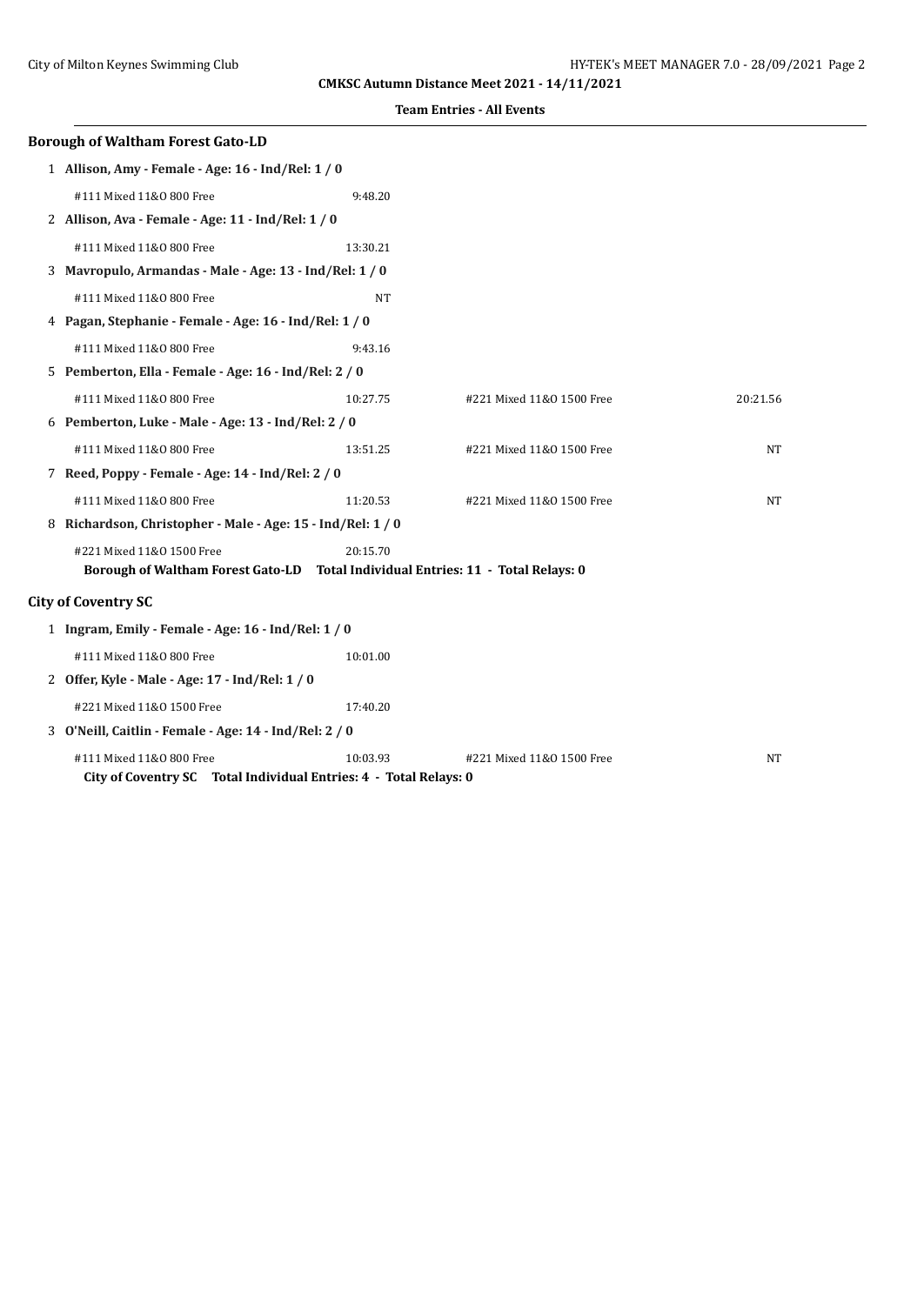|    | <b>City of Milton Keynes SC-SE</b>                           |           |                           |          |
|----|--------------------------------------------------------------|-----------|---------------------------|----------|
|    | 1 Alexander, Emma - Female - Age: 14 - Ind/Rel: 1 / 0        |           |                           |          |
|    | #111 Mixed 11&0 800 Free                                     | 10:12.37  |                           |          |
|    | 2 Benson, Rose - Female - Age: 11 - Ind/Rel: 1 / 0           |           |                           |          |
|    | #111 Mixed 11&0 800 Free                                     | NT        |                           |          |
|    | 3 Bourner, Daniel - Male - Age: 14 - Ind/Rel: 1 / 0          |           |                           |          |
|    | #111 Mixed 11&0 800 Free                                     | NT        |                           |          |
|    | 4 Breitigam, Maria - Female - Age: 13 - Ind/Rel: 1 / 0       |           |                           |          |
|    | #111 Mixed 11&0 800 Free                                     | NT        |                           |          |
|    | 5 Carter, Natasha - Female - Age: 14 - Ind/Rel: 2 / 0        |           |                           |          |
|    | #111 Mixed 11&0 800 Free                                     | NT        | #221 Mixed 11&0 1500 Free | NT       |
|    | 6 Colborne-Baber, Oliver P - Male - Age: 12 - Ind/Rel: 1 / 0 |           |                           |          |
|    | #111 Mixed 11&0 800 Free                                     | $\rm{NT}$ |                           |          |
|    | 7 Correia, Julia - Female - Age: 14 - Ind/Rel: 1 / 0         |           |                           |          |
|    | #111 Mixed 11&0 800 Free                                     | NT        |                           |          |
|    | 8 Creek, Alfie - Male - Age: 14 - Ind/Rel: 1 / 0             |           |                           |          |
|    | #111 Mixed 11&0 800 Free                                     | NT        |                           |          |
| 9. | Ellis, Anezka - Female - Age: 15 - Ind/Rel: 2 / 0            |           |                           |          |
|    | #111 Mixed 11&0 800 Free                                     | 10:04.38  | #221 Mixed 11&0 1500 Free | 22:15.59 |
|    | 10 Francis, Jonathan - Male - Age: 12 - Ind/Rel: 1 / 0       |           |                           |          |
|    | #111 Mixed 11&0 800 Free                                     | NT        |                           |          |
|    | 11 Giannakaki, Despoina - Female - Age: 14 - Ind/Rel: 1 / 0  |           |                           |          |
|    | #111 Mixed 11&0 800 Free                                     | 9:46.99   |                           |          |
|    | 12 Goodarzi, Ali - Male - Age: 15 - Ind/Rel: 1 / 0           |           |                           |          |
|    | #221 Mixed 11&0 1500 Free                                    | 24:39.04  |                           |          |
|    | 13 Goodarzi, Sammy - Male - Age: 14 - Ind/Rel: 1 / 0         |           |                           |          |
|    | #221 Mixed 11&0 1500 Free                                    | 28:57.48  |                           |          |
|    | 14 Gullidge, Gabriel - Male - Age: 17 - Ind/Rel: 1 / 0       |           |                           |          |
|    | #221 Mixed 11&0 1500 Free                                    | 17:45.99  |                           |          |
|    | 15 Guthrie, Benjamin - Male - Age: 14 - Ind/Rel: 1 / 0       |           |                           |          |
|    | #221 Mixed 11&0 1500 Free                                    | NT        |                           |          |
|    | 16 Halahan, Mike - Male - Age: 13 - Ind/Rel: 2 / 0           |           |                           |          |
|    | #111 Mixed 11&0 800 Free                                     | NT        | #221 Mixed 11&0 1500 Free | NΤ       |
|    | 17 Hill, Jayden - Male - Age: 17 - Ind/Rel: 1 / 0            |           |                           |          |
|    | #221 Mixed 11&0 1500 Free                                    | 17:19.60  |                           |          |
|    | 18 Kassan, Alisha - Female - Age: 13 - Ind/Rel: 1 / 0        |           |                           |          |
|    | #221 Mixed 11&0 1500 Free                                    | NT        |                           |          |
|    | 19 Kassan, Veer - Male - Age: 15 - Ind/Rel: 1 / 0            |           |                           |          |
|    | #111 Mixed 11&0 800 Free                                     | NT        |                           |          |
|    | 20 Kirkman, Josh - Male - Age: 13 - Ind/Rel: 1 / 0           |           |                           |          |
|    | #111 Mixed 11&0 800 Free                                     | NT        |                           |          |
|    | 21 Llewellyn, Grace - Female - Age: 13 - Ind/Rel: 1 / 0      |           |                           |          |
|    | #111 Mixed 11&0 800 Free                                     | NT        |                           |          |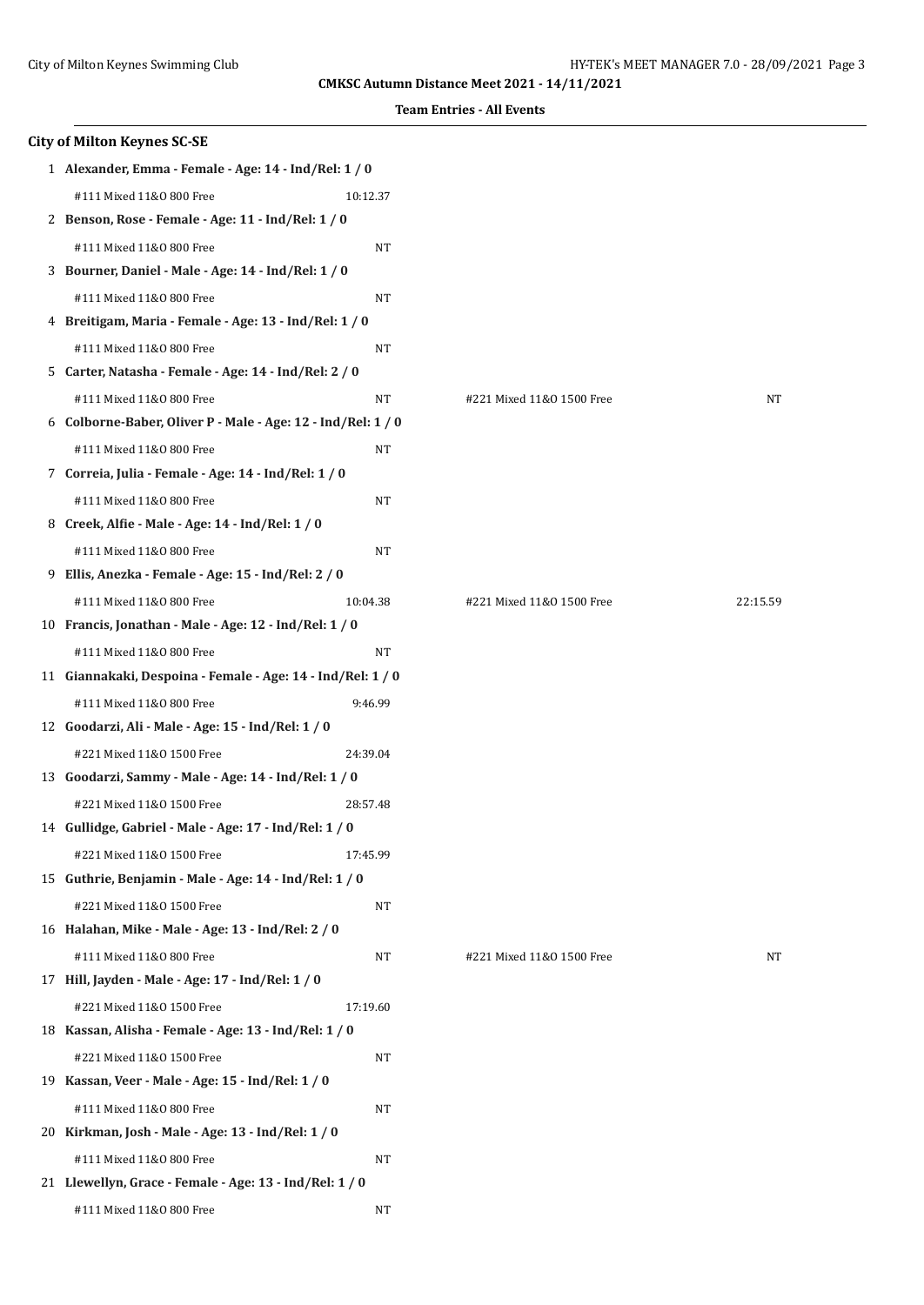| <b>City of Milton Keynes SC-SE</b>                         |                                                                                       |                           |          |
|------------------------------------------------------------|---------------------------------------------------------------------------------------|---------------------------|----------|
| 22 Lopez, Lucia - Female - Age: 14 - Ind/Rel: 2 / 0        |                                                                                       |                           |          |
| #111 Mixed 11&0 800 Free                                   | NT                                                                                    | #221 Mixed 11&0 1500 Free | NT       |
| 23 McManus, Freya J - Female - Age: 15 - Ind/Rel: 1 / 0    |                                                                                       |                           |          |
| #111 Mixed 11&0 800 Free                                   | <b>NT</b>                                                                             |                           |          |
| 24 Oxley, Molly - Female - Age: 13 - Ind/Rel: 1 / 0        |                                                                                       |                           |          |
| #111 Mixed 11&0 800 Free                                   | NT                                                                                    |                           |          |
| 25 Quinn, Annabelle - Female - Age: 15 - Ind/Rel: 1 / 0    |                                                                                       |                           |          |
| #111 Mixed 11&0 800 Free                                   | <b>NT</b>                                                                             |                           |          |
| 26 Reece, Amelie - Female - Age: 13 - Ind/Rel: 1 / 0       |                                                                                       |                           |          |
| #111 Mixed 11&0 800 Free                                   | 10:43.70                                                                              |                           |          |
| 27 Reece, Imogen - Female - Age: 15 - Ind/Rel: 1 / 0       |                                                                                       |                           |          |
| #111 Mixed 11&0 800 Free                                   | 10:28.82                                                                              |                           |          |
| 28 Robson, Olivia - Female - Age: 13 - Ind/Rel: 1 / 0      |                                                                                       |                           |          |
| #111 Mixed 11&0 800 Free                                   | <b>NT</b>                                                                             |                           |          |
| 29 Shaw, Max - Male - Age: 15 - Ind/Rel: 2 / 0             |                                                                                       |                           |          |
| #111 Mixed 11&0 800 Free                                   | 8:42.20                                                                               | #221 Mixed 11&0 1500 Free | 16:37.46 |
| 30 Slade-Carter, Lydia - Female - Age: 12 - Ind/Rel: 1 / 0 |                                                                                       |                           |          |
| #111 Mixed 11&0 800 Free                                   | <b>NT</b>                                                                             |                           |          |
| 31 Taylor, Cameron - Female - Age: 13 - Ind/Rel: 1 / 0     |                                                                                       |                           |          |
| #111 Mixed 11&0 800 Free                                   | NT                                                                                    |                           |          |
| 32 Wood, Finley - Male - Age: 12 - Ind/Rel: 1 / 0          |                                                                                       |                           |          |
| #111 Mixed 11&0 800 Free                                   | NT                                                                                    |                           |          |
| 33 Woods, Harry - Male - Age: 12 - Ind/Rel: 1 / 0          |                                                                                       |                           |          |
| #221 Mixed 11&0 1500 Free                                  | <b>NT</b>                                                                             |                           |          |
| 34 Wynne-Jones, Harry - Male - Age: 15 - Ind/Rel: 1 / 0    |                                                                                       |                           |          |
| #111 Mixed 11&0 800 Free                                   | 9:03.96<br>City of Milton Keynes SC-SE Total Individual Entries: 39 - Total Relays: 0 |                           |          |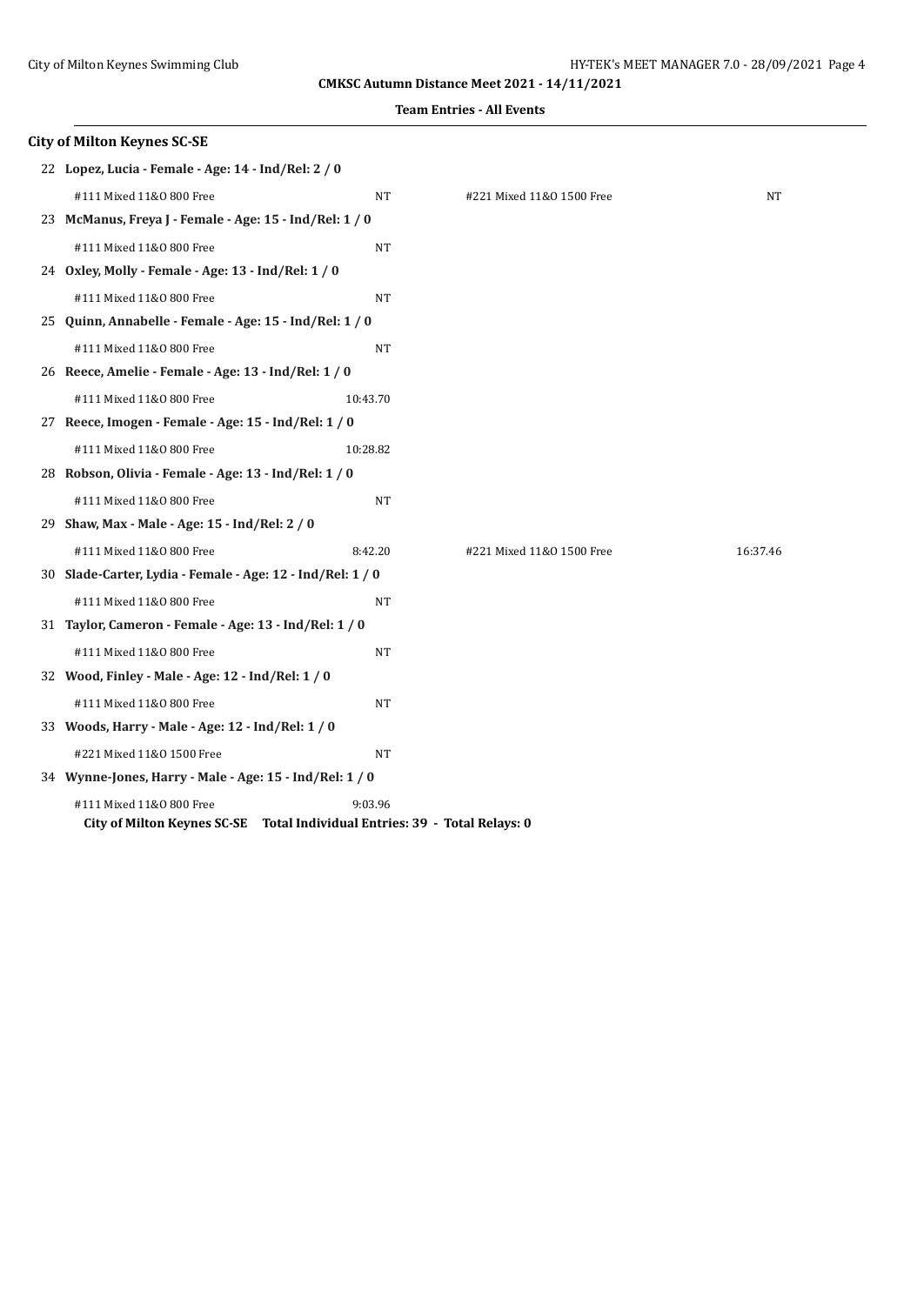**Team Entries - All Events**

## **City Of Oxford SC**

| 1 Allman, Jack - Male - Age: 15 - Ind/Rel: 1 / 0                                              |           |                           |          |
|-----------------------------------------------------------------------------------------------|-----------|---------------------------|----------|
| #221 Mixed 11&0 1500 Free                                                                     | 21:32.18  |                           |          |
| 2 Bone, Alfie - Male - Age: 16 - Ind/Rel: 1 / 0                                               |           |                           |          |
| #111 Mixed 11&0 800 Free                                                                      | 10:03.74  |                           |          |
| 3 Budris, Paul - Male - Age: 14 - Ind/Rel: 1 / 0                                              |           |                           |          |
| #111 Mixed 11&0 800 Free                                                                      | NT        |                           |          |
| 4 Byrne, Megan - Female - Age: 14 - Ind/Rel: 1 / 0                                            |           |                           |          |
| #111 Mixed 11&0 800 Free                                                                      | NT        |                           |          |
| 5 Gannon, Allison - Female - Age: 14 - Ind/Rel: 1 / 0                                         |           |                           |          |
| #111 Mixed 11&0 800 Free                                                                      | 11:31.18  |                           |          |
| 6 Gannon, Michael - Male - Age: 11 - Ind/Rel: 1 / 0                                           |           |                           |          |
| #111 Mixed 11&0 800 Free                                                                      | 12:08.53  |                           |          |
| 7 Ioannou, Eleni - Female - Age: 14 - Ind/Rel: 1 / 0                                          |           |                           |          |
| #111 Mixed 11&0 800 Free                                                                      | NT        |                           |          |
| 8 Leveson, Mia - Female - Age: 13 - Ind/Rel: 1 / 0                                            |           |                           |          |
| #111 Mixed 11&0 800 Free                                                                      | NT        |                           |          |
| 9 Morgan, Finlay - Male - Age: 11 - Ind/Rel: 1 / 0                                            |           |                           |          |
| #111 Mixed 11&0 800 Free                                                                      | <b>NT</b> |                           |          |
| 10 Salmon, Florence - Female - Age: 13 - Ind/Rel: 1 / 0                                       |           |                           |          |
| #111 Mixed 11&0 800 Free                                                                      | 12:08.49  |                           |          |
| 11 Smit, Rebekka - Female - Age: 15 - Ind/Rel: 1 / 0                                          |           |                           |          |
| #111 Mixed 11&0 800 Free                                                                      | 9:44.41   |                           |          |
| 12 Sophastienphong, Nalinratn - Female - Age: 14 - Ind/Rel: 1 / 0                             |           |                           |          |
| #221 Mixed 11&0 1500 Free<br>City Of Oxford SC Total Individual Entries: 12 - Total Relays: 0 | 18:53.49  |                           |          |
| <b>Dunstable</b>                                                                              |           |                           |          |
| 1 Alderson, Skylar - Female - Age: 15 - Ind/Rel: 1 / 0                                        |           |                           |          |
| #111 Mixed 11&0 800 Free                                                                      | NT        |                           |          |
| 2 Davis, Jennifer - Female - Age: 14 - Ind/Rel: 2 / 0                                         |           |                           |          |
| #111 Mixed 11&0 800 Free                                                                      | 10:50.99  | #221 Mixed 11&0 1500 Free | 20:45.60 |
| 3 Fowler, Libby A - Female - Age: 13 - Ind/Rel: 1 / 0                                         |           |                           |          |
| #111 Mixed 11&0 800 Free                                                                      | NT        |                           |          |
| 4 Murray, Kieran - Male - Age: 18 - Ind/Rel: 1 / 0                                            |           |                           |          |
| #221 Mixed 11&0 1500 Free                                                                     | 18:27.40  |                           |          |
|                                                                                               |           |                           |          |

 5 **Shaw, James - Male - Age: 13 - Ind/Rel: 1 / 0** #111 Mixed 11&0 800 Free NT

**Dunstable Total Individual Entries: 6 - Total Relays: 0**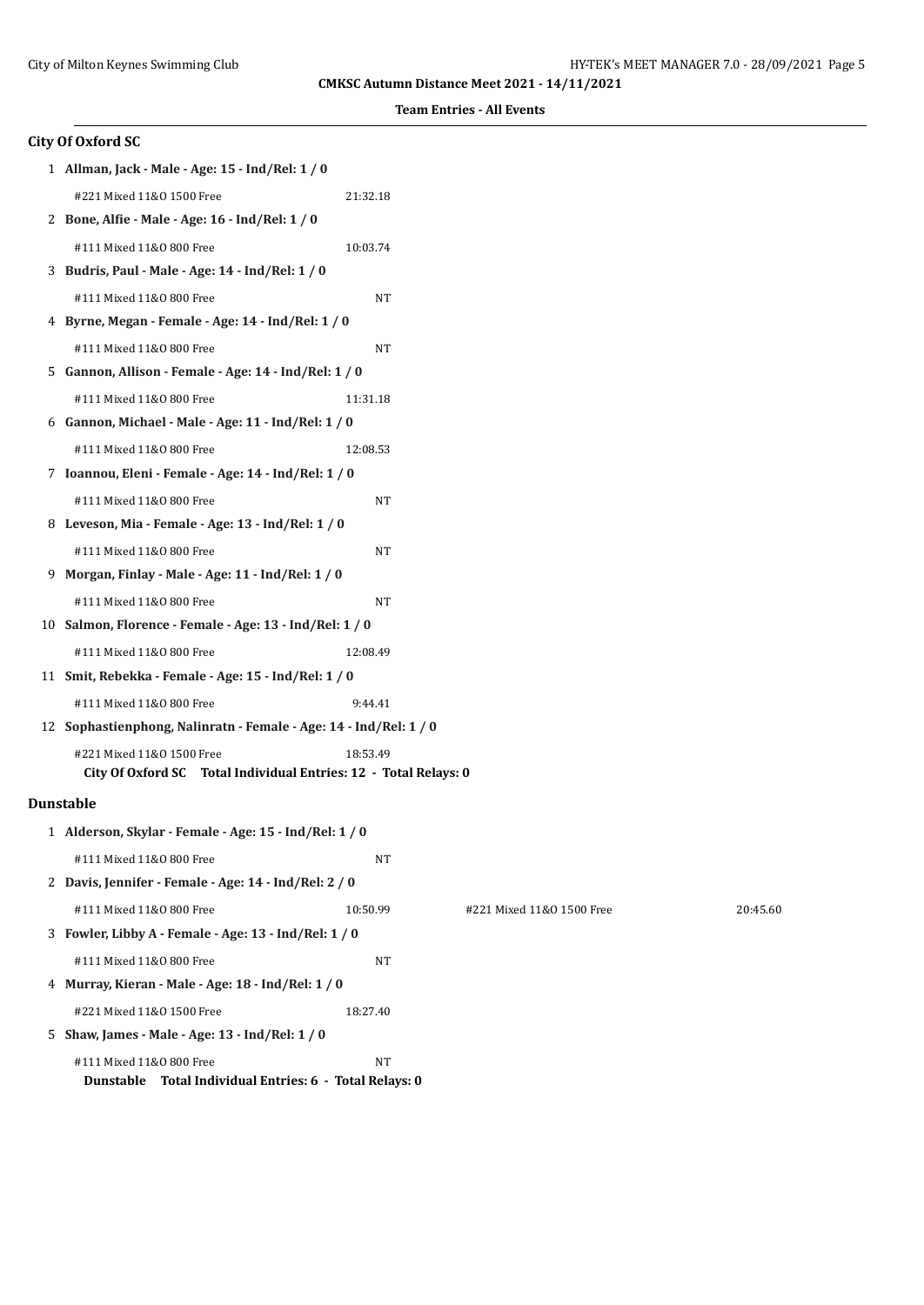| <b>Harpenden Swimming Club</b>                               |                                                                              |  |
|--------------------------------------------------------------|------------------------------------------------------------------------------|--|
| 1 Atwell, James T - Male - Age: 16 - Ind/Rel: 1 / 0          |                                                                              |  |
| #111 Mixed 11&0 800 Free                                     | <b>NT</b>                                                                    |  |
| 2 Barker, Kiran P - Female - Age: 13 - Ind/Rel: 1 / 0        |                                                                              |  |
| #111 Mixed 11&0 800 Free                                     | <b>NT</b>                                                                    |  |
| 3 Clark, Emily L - Female - Age: 15 - Ind/Rel: 1 / 0         |                                                                              |  |
| #111 Mixed 11&0 800 Free                                     | <b>NT</b>                                                                    |  |
| 4 Flaxbeard, Robert J - Male - Age: 15 - Ind/Rel: 1 / 0      |                                                                              |  |
| #111 Mixed 11&0 800 Free                                     | <b>NT</b>                                                                    |  |
| 5 Grigg, Jessica L - Female - Age: 15 - Ind/Rel: 1 / 0       |                                                                              |  |
| #111 Mixed 11&0 800 Free                                     | <b>NT</b>                                                                    |  |
| 6 Letasi, Ethan T - Male - Age: 15 - Ind/Rel: 1 / 0          |                                                                              |  |
| #111 Mixed 11&0 800 Free                                     | <b>NT</b>                                                                    |  |
|                                                              | Harpenden Swimming Club Total Individual Entries: 6 - Total Relays: 0        |  |
| <b>Kidlington and Gosford Swim Cl</b>                        |                                                                              |  |
| 1 Josling-Preest, Harrison - Male - Age: 15 - Ind/Rel: 1 / 0 |                                                                              |  |
| #111 Mixed 11&0 800 Free                                     | 10:26.04                                                                     |  |
| 2 Pavlides, Sophia - Female - Age: 13 - Ind/Rel: 1 / 0       |                                                                              |  |
| #111 Mixed 11&0 800 Free                                     | 12:57.17                                                                     |  |
| 3 York, Katie - Female - Age: 14 - Ind/Rel: 1 / 0            |                                                                              |  |
| #111 Mixed 11&0 800 Free                                     | 12:58.10                                                                     |  |
|                                                              | Kidlington and Gosford Swim Cl Total Individual Entries: 3 - Total Relays: 0 |  |
|                                                              |                                                                              |  |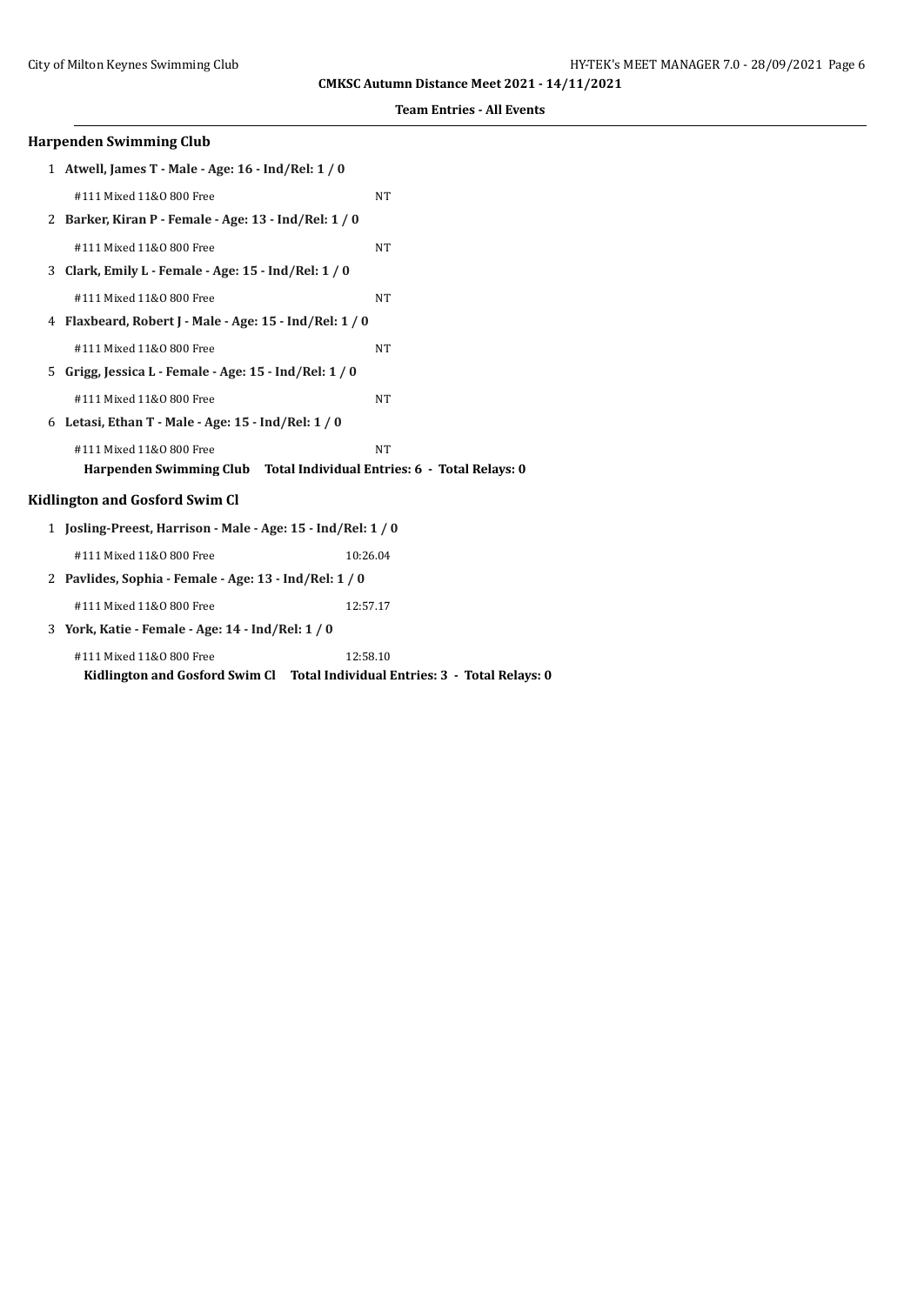| <b>Maxwell Swim Club Ltd-SE</b> |                                                          |  |  |  |
|---------------------------------|----------------------------------------------------------|--|--|--|
|                                 | 1 Baybutt, Poppy M - Female - Age: 15 - Ind/Rel: 1 / 0   |  |  |  |
|                                 | #111 Mixed 11&0 800 Free<br>9:23.75                      |  |  |  |
|                                 | 2 Bissett, Amelie - Female - Age: 16 - Ind/Rel: 1 / 0    |  |  |  |
|                                 | #111 Mixed 11&0 800 Free<br>10:26.54                     |  |  |  |
| 3                               | Branch, Jake - Male - Age: 13 - Ind/Rel: 1 / 0           |  |  |  |
|                                 | #221 Mixed 11&0 1500 Free<br>23:51.32                    |  |  |  |
|                                 | 4 Campbell, Hannah E - Female - Age: 13 - Ind/Rel: 1 / 0 |  |  |  |
|                                 | #111 Mixed 11&0 800 Free<br>10:43.47                     |  |  |  |
|                                 | 5 Campbell, Larissa - Female - Age: 16 - Ind/Rel: 1 / 0  |  |  |  |
|                                 | #111 Mixed 11&0 800 Free<br>10:42.68                     |  |  |  |
|                                 | 6 Chesworth, Jake N - Male - Age: 14 - Ind/Rel: 1 / 0    |  |  |  |
|                                 | #221 Mixed 11&0 1500 Free<br>18:37.29                    |  |  |  |
|                                 | 7 Clewlow, Kara R - Female - Age: 13 - Ind/Rel: 1 / 0    |  |  |  |
|                                 | #111 Mixed 11&0 800 Free<br>10:42.52                     |  |  |  |
|                                 | 8 Cowles, Chale M - Male - Age: 14 - Ind/Rel: 1 / 0      |  |  |  |
|                                 | #221 Mixed 11&0 1500 Free<br>23:45.62                    |  |  |  |
|                                 | 9 Cox, Isobel E - Female - Age: 14 - Ind/Rel: 1 / 0      |  |  |  |
|                                 | #221 Mixed 11&0 1500 Free<br>21:46.97                    |  |  |  |
| 10                              | Cyster, Rowan M - Female - Age: 16 - Ind/Rel: 1 / 0      |  |  |  |
|                                 | #111 Mixed 11&0 800 Free<br>9:26.51                      |  |  |  |
|                                 | 11 Foster, Alex - Male - Age: 13 - Ind/Rel: 1 / 0        |  |  |  |
|                                 | #221 Mixed 11&0 1500 Free<br>NT                          |  |  |  |
| 12                              | Gibson, Rafi - Male - Age: 13 - Ind/Rel: 1 / 0           |  |  |  |
|                                 | #221 Mixed 11&0 1500 Free<br>NT                          |  |  |  |
|                                 | 13 Gyselinck, Sam - Male - Age: 13 - Ind/Rel: 1 / 0      |  |  |  |
|                                 | #111 Mixed 11&0 800 Free<br>NT                           |  |  |  |
|                                 | 14 Hall, Charlotte E - Female - Age: 13 - Ind/Rel: 1 / 0 |  |  |  |
|                                 | #111 Mixed 11&0 800 Free<br>11:16.10                     |  |  |  |
| 15                              | Harris, Amy E - Female - Age: 15 - Ind/Rel: 1 / 0        |  |  |  |
|                                 | #111 Mixed 11&0 800 Free<br>11:06.01                     |  |  |  |
| 16                              | Howson, Nate F - Male - Age: 12 - Ind/Rel: 1 / 0         |  |  |  |
|                                 | #221 Mixed 11&0 1500 Free<br>NT                          |  |  |  |
|                                 | 17 Mackay, Ewan A - Male - Age: 15 - Ind/Rel: 1 / 0      |  |  |  |
|                                 | #221 Mixed 11&0 1500 Free<br>NT                          |  |  |  |
|                                 | 18 MacNab, Kian - Male - Age: 14 - Ind/Rel: 1 / 0        |  |  |  |
|                                 | #221 Mixed 11&0 1500 Free<br>20:55.03                    |  |  |  |
| 19                              | McDade, Kenji - Male - Age: 19 - Ind/Rel: 1 / 0          |  |  |  |
|                                 | #221 Mixed 11&0 1500 Free<br>16:38.61                    |  |  |  |
| 20                              | Pyefinch, Sam J - Male - Age: 16 - Ind/Rel: 1 / 0        |  |  |  |
|                                 | #221 Mixed 11&0 1500 Free<br>17:22.76                    |  |  |  |
| 21                              | ReadHead, Abigail - Female - Age: 15 - Ind/Rel: 1 / 0    |  |  |  |
|                                 | #111 Mixed 11&0 800 Free<br>NT                           |  |  |  |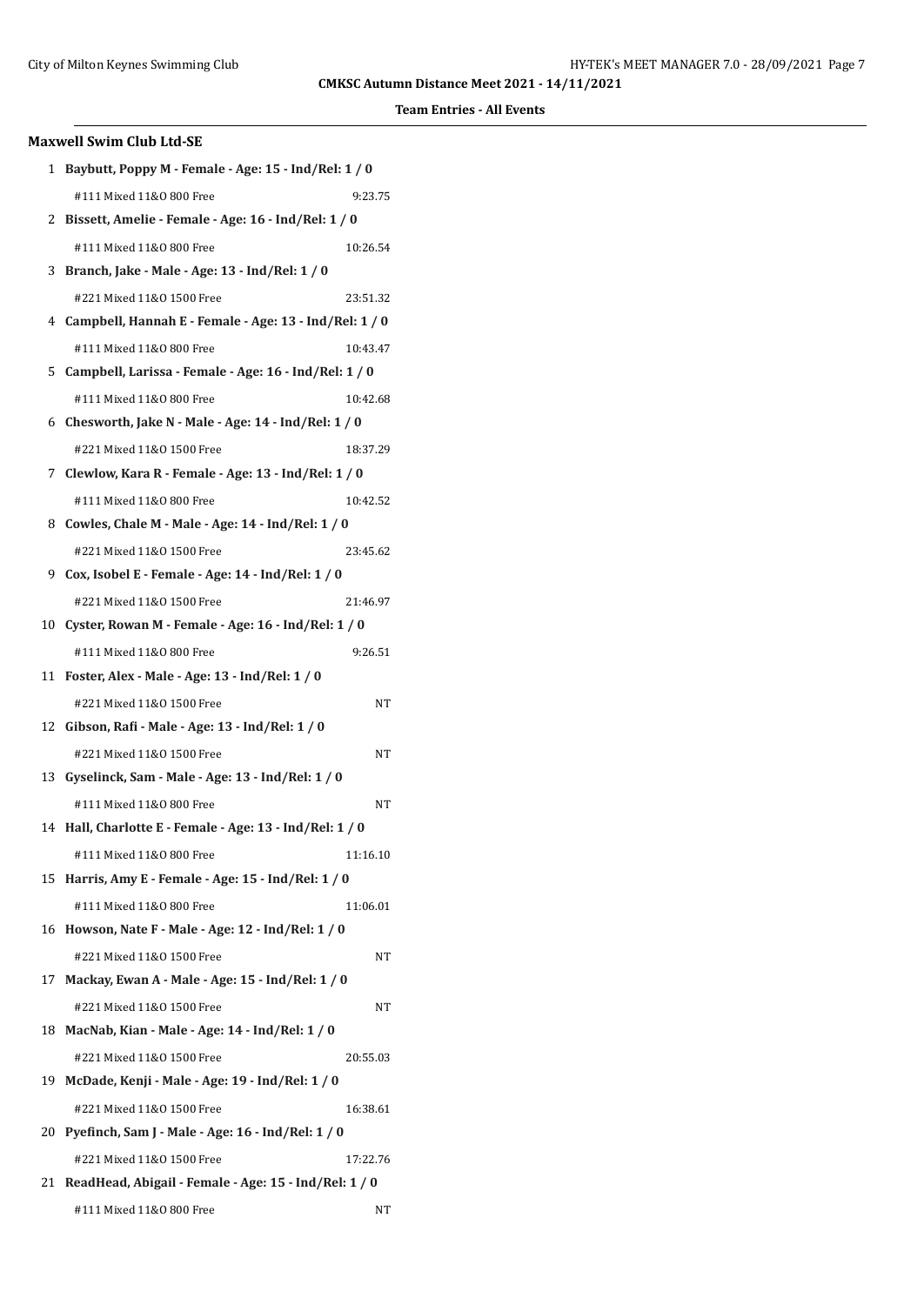| <b>Maxwell Swim Club Ltd-SE</b>                                         |           |                                               |    |
|-------------------------------------------------------------------------|-----------|-----------------------------------------------|----|
| 22 ReadHead, Matthew - Male - Age: 15 - Ind/Rel: 1 / 0                  |           |                                               |    |
| #221 Mixed 11&0 1500 Free                                               | 17:46.00  |                                               |    |
| 23 Richmond, Layla D - Female - Age: 12 - Ind/Rel: 1 / 0                |           |                                               |    |
| #111 Mixed 11&0 800 Free                                                | <b>NT</b> |                                               |    |
| 24 Roberts, Thomas J - Male - Age: 13 - Ind/Rel: 1 / 0                  |           |                                               |    |
| #111 Mixed 11&0 800 Free                                                | <b>NT</b> |                                               |    |
| 25 Ross, Angelica J - Female - Age: 12 - Ind/Rel: 1 / 0                 |           |                                               |    |
| #111 Mixed 11&0 800 Free                                                | NT        |                                               |    |
| 26 Skinner, Olivia - Female - Age: 12 - Ind/Rel: 1 / 0                  |           |                                               |    |
| #111 Mixed 11&0 800 Free                                                | NT        |                                               |    |
| 27 Surana, Daksh - Male - Age: 14 - Ind/Rel: 1 / 0                      |           |                                               |    |
| #221 Mixed 11&0 1500 Free                                               | 20:11.06  |                                               |    |
| 28 Surana, Sourab - Male - Age: 16 - Ind/Rel: 1 / 0                     |           |                                               |    |
| #221 Mixed 11&0 1500 Free                                               | 19:26.49  |                                               |    |
| 29 Toms, Alfie L - Male - Age: 12 - Ind/Rel: 1 / 0                      |           |                                               |    |
| #221 Mixed 11&0 1500 Free                                               | NT        |                                               |    |
| 30 Toms, Charlie O - Male - Age: 15 - Ind/Rel: 1 / 0                    |           |                                               |    |
| #221 Mixed 11&0 1500 Free                                               | 17:35.52  |                                               |    |
| 31 Woods, Malakai - Male - Age: 13 - Ind/Rel: 1 / 0                     |           |                                               |    |
| #111 Mixed 11&0 800 Free                                                | <b>NT</b> |                                               |    |
| Maxwell Swim Club Ltd-SE Total Individual Entries: 31 - Total Relays: 0 |           |                                               |    |
| <b>Newport Pagnell Swimming Club</b>                                    |           |                                               |    |
| 1 Alder, Alice - Female - Age: 13 - Ind/Rel: 2 / 0                      |           |                                               |    |
| #111 Mixed 11&0 800 Free                                                | 11:11.08  | #221 Mixed 11&0 1500 Free                     | NT |
| 2 Dick, Daniel - Male - Age: 14 - Ind/Rel: 1 / 0                        |           |                                               |    |
| #111 Mixed 11&0 800 Free                                                | 10:37.13  |                                               |    |
| 3 Elrick, Heather - Female - Age: 12 - Ind/Rel: 1 / 0                   |           |                                               |    |
| #111 Mixed 11&0 800 Free                                                | 11:29.22  |                                               |    |
| 4 Zolyan, Mika - Male - Age: 12 - Ind/Rel: 1 / 0                        |           |                                               |    |
| #111 Mixed 11&0 800 Free<br>Newport Pagnell Swimming Club               | 12:48.82  | Total Individual Entries: 5 - Total Relays: 0 |    |